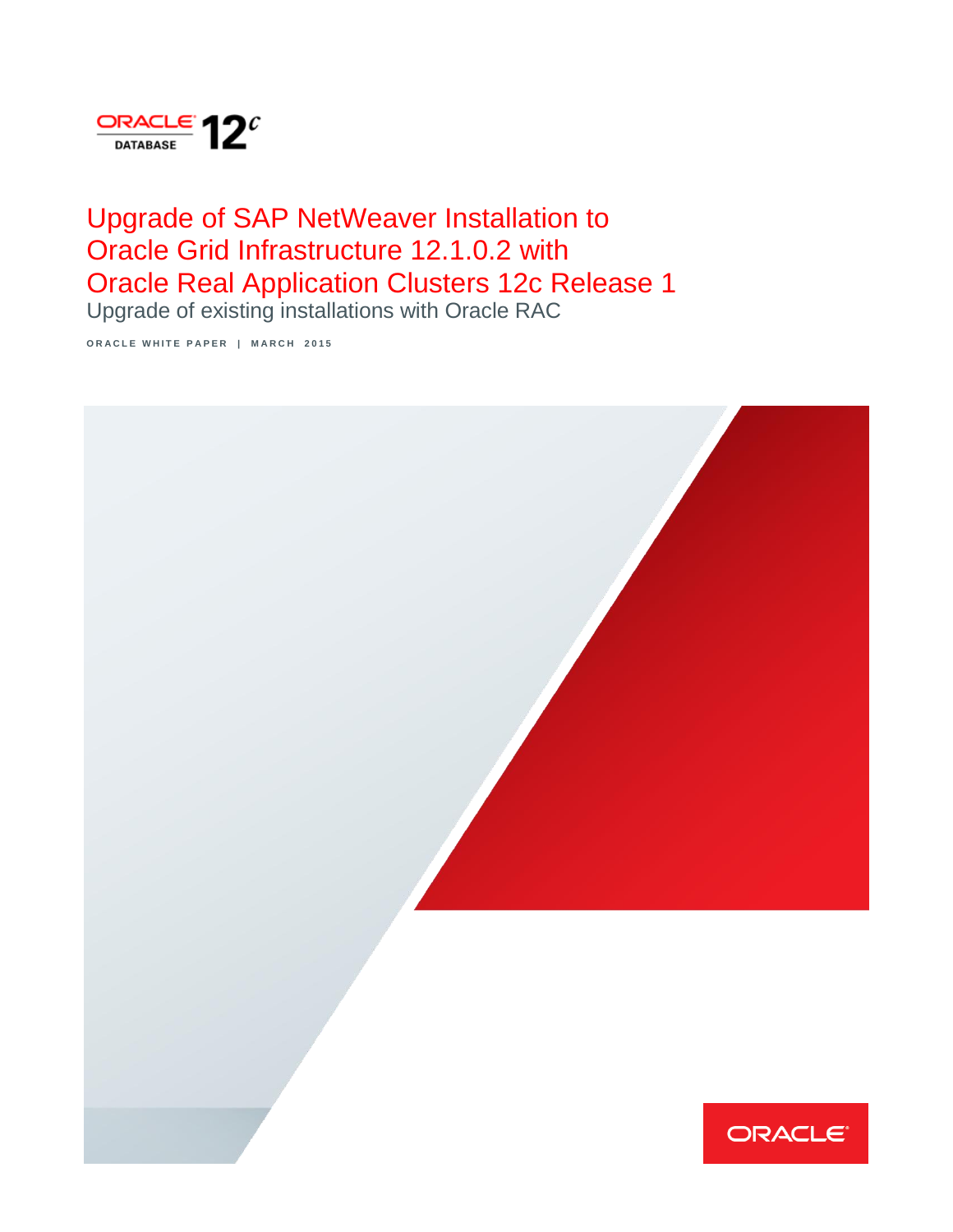Table of Contents

| Preface                                                                       | $\overline{2}$ |
|-------------------------------------------------------------------------------|----------------|
| Basic Setup: Prepare the SAP System                                           | 3              |
| Upgrade Oracle Grid installation                                              | 3              |
| Checks to complete before upgrading Oracle Clusterware                        | $\overline{4}$ |
| Upgrade Oracle Grid Infrastructure Software on your Cluster                   | 5              |
| Oracle CRS Parameter Adjustments for SAP Installations                        | 6              |
| Install Oracle Database Software Release 12.1.0.2 on a Cluster                | 8              |
| Apply all required patches for SAP to the freshly installed database software | $9\,$          |
| Upgrade the Oracle Database using SAP-Specific Database Upgrade Scripts       | 9              |
| Manual Upgrade of the database                                                | 10             |
| <b>SAP User Environment</b>                                                   | 10             |
| <b>SAP Instance and START Profile</b>                                         | 10             |
| <b>SAP BR*Tools</b>                                                           | 10             |
| Implementation and Configuration of SAP Enqueue Replication                   | 11             |
| References                                                                    | 11             |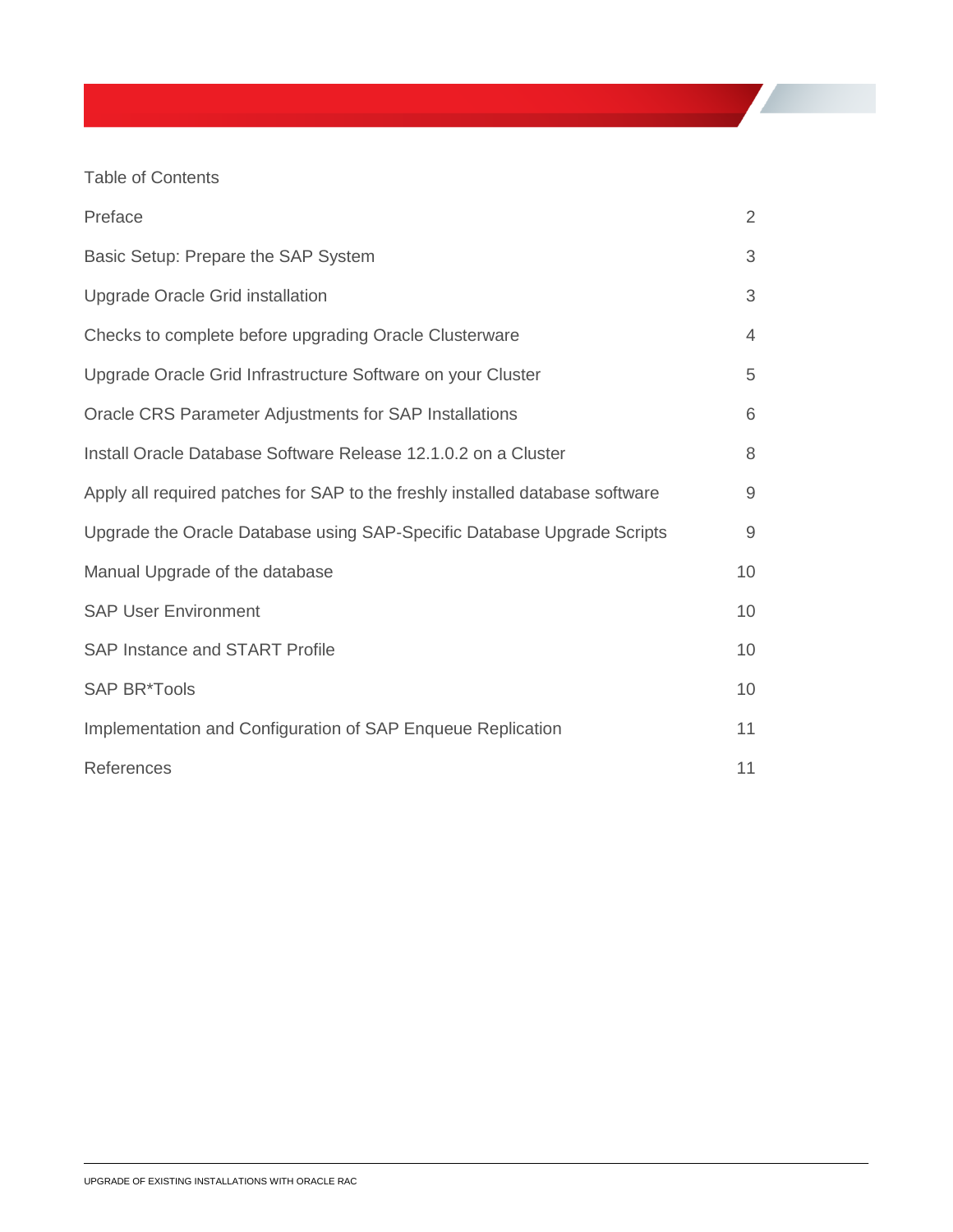### <span id="page-2-0"></span>Preface

This document explains all the necessary steps to upgrade an SAP system for use of Oracle 12c Release 1 Real Application Clusters. The purpose of this paper is to give a detailed overview of all the steps necessary to upgrade an already existing Oracle RAC 10.2 or Oracle RAC 11.2 system. It is intended to act as a template for use in your specific system environment. It will give you information on configuring your SAP R/3 system accordingly.

This documentation is only for upgrading Oracle systems running on **UNIX and Linux** operating systems. The Windows operating system is covered in a separate document.

This white paper assumes that there is no change in the specific setup of the cluster hardware, the operating system and the storage subsystem used in your cluster solution for the upgrade process. All pre-installation steps necessary for setting up the underlying cluster hardware are considered minimum requirements. Please refer to the documentation of the respective platform and operating system vendor for details on how to configure or patch the cluster hardware of choice to meet all requirements for running Oracle 12c Clusterware and Oracle 12c Real Applications Clusters database software. Additional and up-to-date information on supported configurations are documented in SAP Support Not[e 527843.](http://service.sap.com/sap/support/notes/527843) It is strongly recommended that you check the latest updates for your operating system, storage solution, etc. This paper does however cover those aspects that are necessary for using Oracle Grid infrastructure; the Oracle Clusterware that ships with Oracle 12.1.0.2 RAC and that is used in conjunction with Oracle database software. This paper describes the supported RAC configurations for an SAP installation that have been successfully tested.

Important note: This guide helps you to upgrade a RAC-enabled SAP system. It describes all required changes to the Oracle database, Oracle network configuration, Oracle database parameters etc. But it is not complete: You must follow all additional steps addressed in SAP Installation and Upgrade Guides for Oracle Database 12c Release 1 as well (Reference SAP Note: 1914631). Please also refer to all RAC-related SAP notes. Start checking for Oracle RAC related information from SAP OSS note 527843.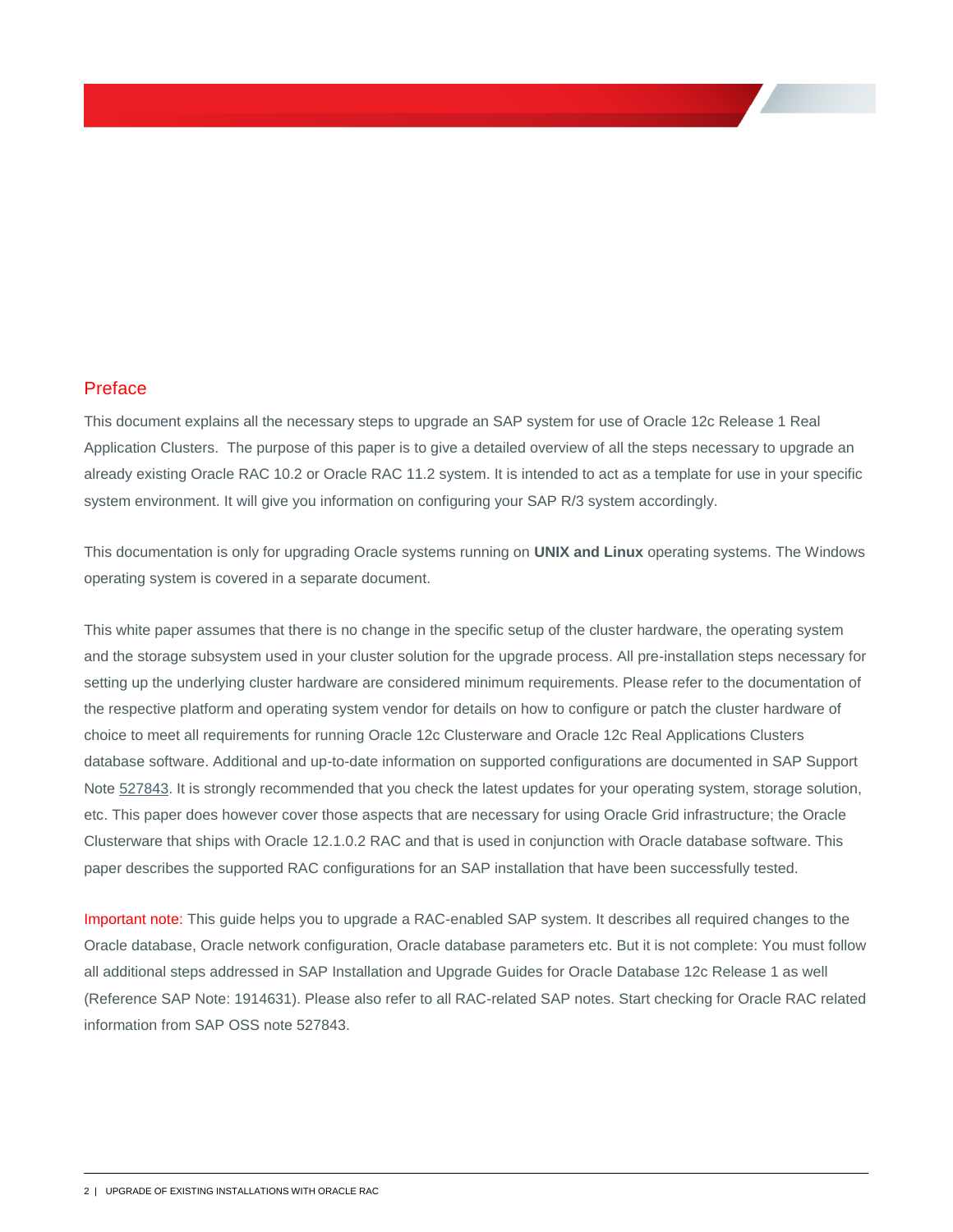# <span id="page-3-0"></span>Basic Setup: Prepare the SAP System

It is only supported to upgrade to Oracle 12.1.0.2 RAC with the following configuration:

- Upgrade to 12.1.0.2 RAC from Oracle RAC 11.2.0.4 or later

If your SAP system is not yet running with Oracle RAC 11.2.0.4, you cannot upgrade directly to Oracle RAC 12c. Starting with Oracle RAC 11.2 there was major change in the OS users and groups for Oracle software installations used for SAP systems. Because of this change a direct upgrade of releases before Oracle RAC 11.2 is not possible.

Installing the Oracle database software in a shared file system is classified as an installation with a "Shared Oracle Home".

Note: SAP installations with RAC require a Shared Oracle Home. Oracle Grid software is installed in a local location on every node in the cluster.

It is assumed that there is no change in the location of voting disks and OCR repository files with the upgrade to Oracle RAC 12.1.0.2. Intended changes to these locations should be accomplished before or after the upgrade.

Note to SAPCTL users: You must install a new version of SAPCTL designed for Oracle 12.1.0.2 clusterware. The SAPCTL version you run with Oracle 11.2 CRS is not compatible with the Oracle 12.1.0.2 cluster framework.

# <span id="page-3-1"></span>Upgrade Oracle Grid installation

### Software Owner

The new Oracle Clusterware software should be installed using the default Oracle user account 'oracle'. This user account is the owner of the Oracle Grid infrastructure software. Since Oracle RAC 11.2g, we recommend using the username oracle for this user. This is the default owner for all Oracle software in Oracle best practice recommendations. Assumption in this whitepaper is that all Oracle software is installed by OS user account "oracle".

To upgrade the existing Oracle Grid Infrastructure installation to Oracle Grid Infrastructure 12c Release 1 (12.1) you must first verify if you need to apply any mandatory patches for upgrade to succeed. Oracle CVU tool can be used to check readiness.

#### Rolling Upgrade

The upgrade of the Oracle Grid Infrastructure supports a rolling upgrade avoiding complete cluster outage. Oracle recommends that you leave Oracle RAC database instances running when upgrading Oracle Clusterware. When you start the **rootupgrade.sh** script on each node, the database instances on that node are shut down and then the **rootupgrade.sh** script starts the instances again.

### Root Automation

You can use **root** user automation to automate running the **rootupgrade.sh** script during the upgrade. When you use **root** automation, you can divide the nodes into groups, or batches, and start upgrades of these batches. Between batches, you can move services from nodes running the previous release to the upgraded nodes, so that services are not affected by the upgrade. Nevertheless, to avoid transaction rollback within the SAP application servers, the SAP application server connected to a dedicated database service must be stopped before the database service is relocated to another database instance and after that the SAP application server can be started again. **This can be accomplished** before you start the root scripts manually.

Therefore, we recommend that you run the the **rootupgrade.sh** script manually for the upgrade of an SAP system.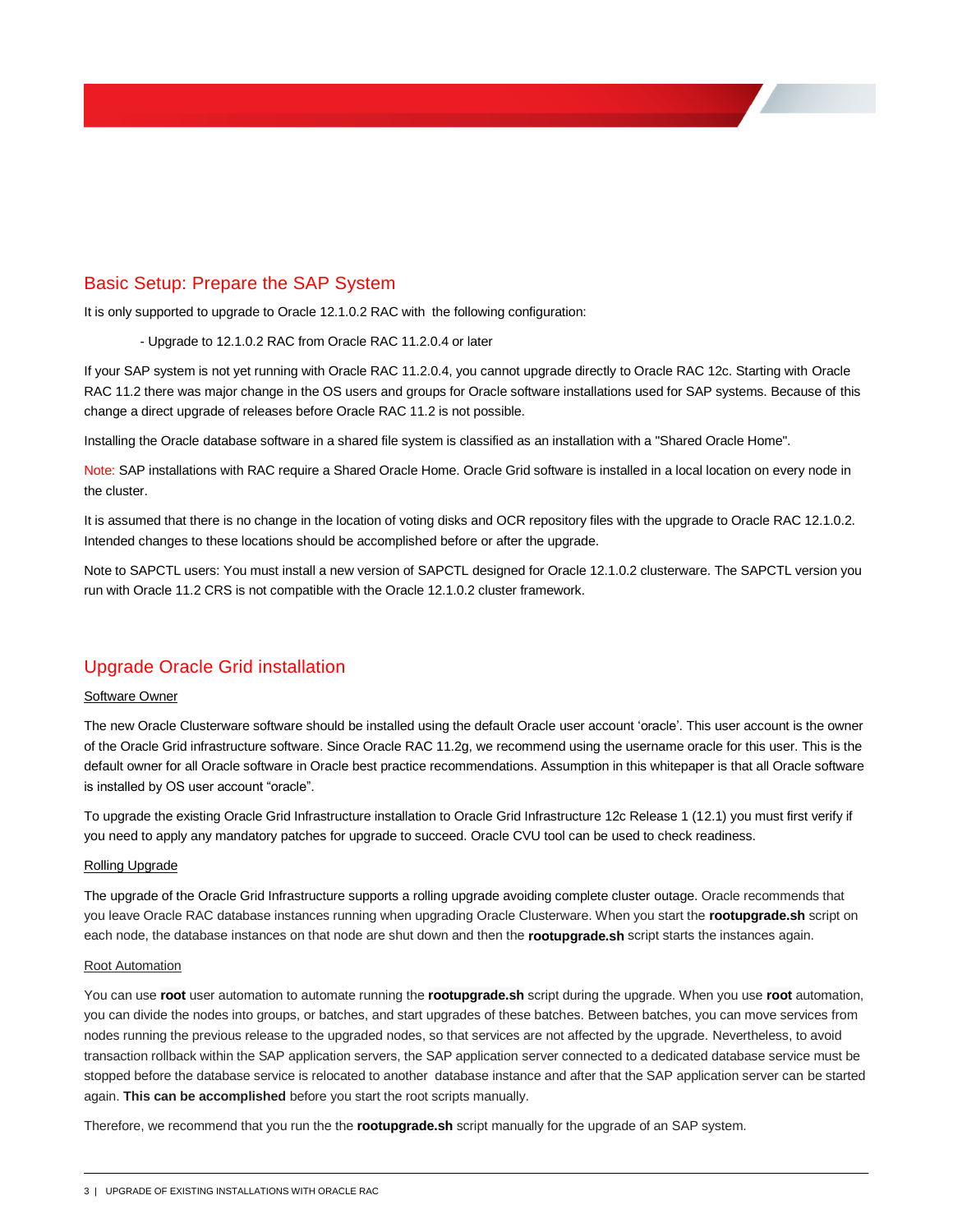# <span id="page-4-0"></span>Checks to complete before upgrading Oracle Clusterware

### Cluster Verification Utility 'cluvfy'

Oracle provides a tool for verifying that the conditions for a successful installation have been met. This tool is called cluvfy and is shipped with the Oracle software.

Note: Use the tool cluvfy to verify that all minimum requirements are met.

Before starting the upgrade, complete the following tasks:

On each node , run the Cluster Verification Utility (CVU) to ensure that the cluster is ready for the upgrade. CVU can generate scripts to fix up potential problems on the servers. Execute the runcluvfy.sh script as the software owner of the Oracle clusterware, which is user oracle in SAP configurations. Unset any environment variable which is related to Oracle software, and remove all \$ORACLE\_HOME/bin settings in the PATH environment.

#su – oracle \$unset \$ORA\_CRS\_HOME; \$unset \$ORACLE\_HOME; \$unset \$ORACLE\_BASE; \$unset \$ORA\_NLS10; \$unset \$TNS\_ADMIN;

Navigate to the staging area for the upgrade, where the runcluvfy.sh script is located.

\$./runcluvfy.sh stage –pre crsinst –upgrade –rolling –src\_crshome <GRID\_HOME\_11.2> -dest\_crshome <GRID\_HOME\_12.1> -dest\_version 12.1.0.1 –fixup –verbose

Check the output of the script. If there are errors or major warnings reported, fix these critical issues first before starting the actual upgrade of the cluster.

Collect the following information which is required during the upgrade installation interview:

- **»** The Oracle base location for Oracle Clusterware.
- **»** An Oracle Grid Infrastructure home location that is different from your existing Oracle Clusterware location.
- **»** SCAN name and addresses, and other network addresses.
- **»** Privileged user operating system groups.
- **» root** user access, to run scripts as **root** during installation.

For the upgrade to Oracle Clusterware release 12.1.0.2, use existing users and groups. Do not change privileged user operating groups used in the existing Oracle Clusterware 11.2 installation. If the existing installation is using OS group separation for permission segregation by OS group authentication, software installation user oracle should be member in groups asmadmin, asmdba and asmoper. If the existing installation does not use OS group authentication for job roles, software installation user oracle should be member of group dba.

#### Software Owner, OS Groups and Administrator Accounts

The user oracle has primary group oinstall and is the software owner of all Oracle software starting with Oracle Release 11.2.0.1 RAC databases. User oracle also belongs to group dba by default for a SAP database configuration. If you want to manage the ASM instances and the ASM storage by user oracle as some sort of super administrator, you can assign the groups asmdba, asmoper and asmadmin to user oracle. If your security constraints require separate users for storage administration tasks you must create additional users and assign them to the appropriate groups asmdba, asmoper and asmadmin.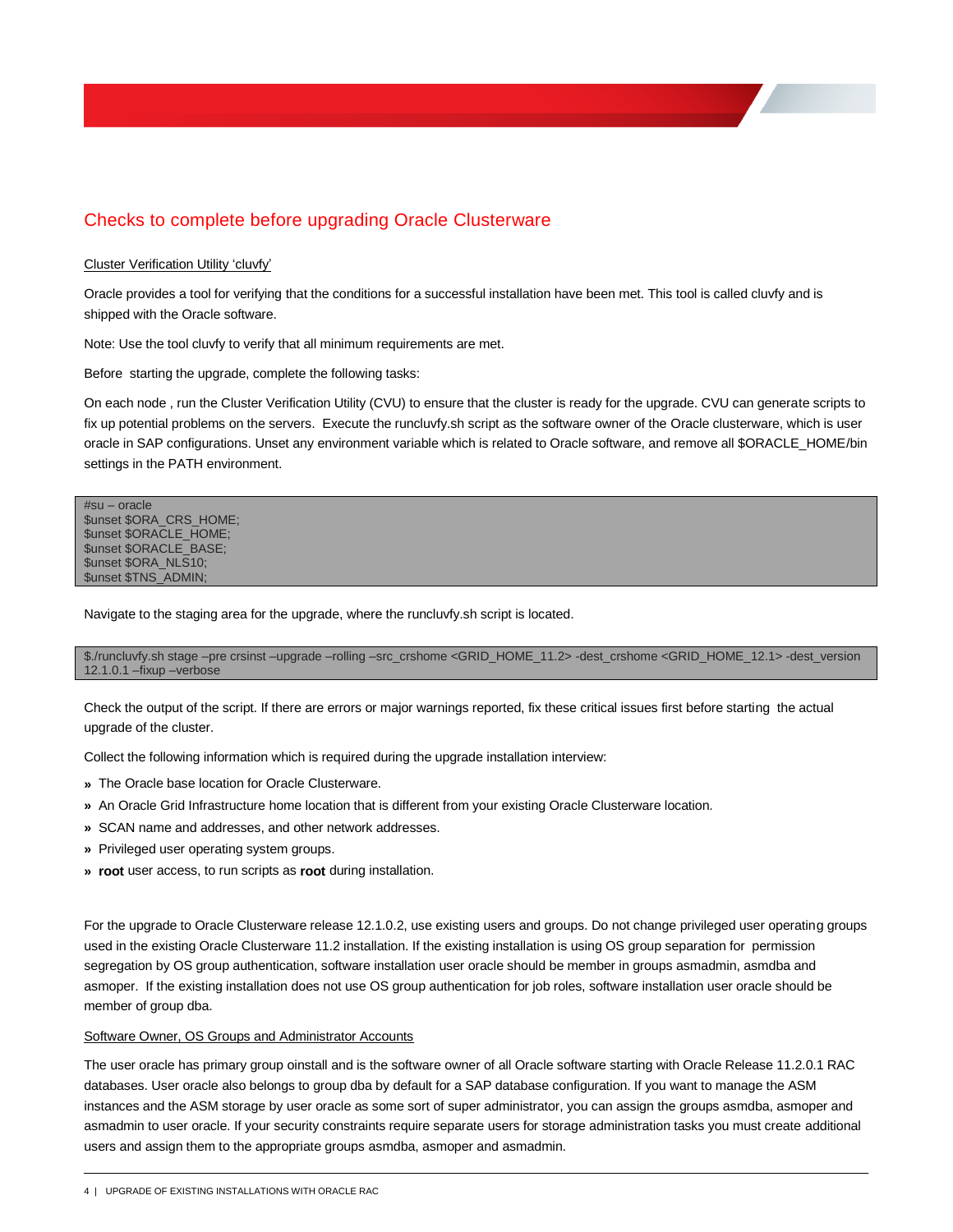| <b>User</b> | <b>Job Role Separation</b>  | <b>No Job Role Separation</b> |
|-------------|-----------------------------|-------------------------------|
| oracle      | Oinstall<br>(primary group) | oinstall<br>(primary group)   |
|             | asmadmin                    |                               |
|             | asmoper                     | dba                           |
|             | asmdba                      | oper                          |
|             | dba                         |                               |
|             | oper                        |                               |

### **GROUP ASSIGNMENT FOR SOFTWARE OWNER 'ORACLE' DEPENDING ON JOB ROLE SEPARATION**

Check the Oracle documentation for all other minimum requirements before starting the installation.

# <span id="page-5-0"></span>Upgrade Oracle Grid Infrastructure Software on your Cluster

This task must be completed before the Oracle RAC database software upgrades to Oracle RAC 12.1.0.2. Oracle Grid infrastructure software is the combination of Oracle Clusterware (CRS) and Oracle Storage Management software (ASM). As both components must be installed into the same ORACLE\_HOME directoryOracle home, we will refer to this directory as the Grid installation directory GRID\_HOME throughout this paper.

Log on as user oracle (Oracle software owner) and start the installation with the Oracle Universal Installer

| <b>Installation Option</b>     | Upgrade Oracle Grid Infrastructure or Oracle Automatic Storage management                             |
|--------------------------------|-------------------------------------------------------------------------------------------------------|
| Product Language               | English                                                                                               |
| Node Selection                 | All nodes. Do not select checkbox                                                                     |
|                                | "Skip upgrade on unreachable nodes"                                                                   |
| <b>Management Options</b>      | You may want to register with Enterprise Manager (EM) Cloud Control.                                  |
|                                | If so, specify host, port EM Admin User Name and Password.                                            |
| <b>Operating System Groups</b> | Role separated:                                                                                       |
|                                | <b>OSASM</b><br>asmadmin                                                                              |
|                                | OSDBA for ASM<br>asmdba                                                                               |
|                                | OSOPER for ASM<br>asmoper                                                                             |
|                                | Not Role separated:                                                                                   |
|                                | <b>OSASM</b><br>dba                                                                                   |
|                                | OSDBA for ASM<br>dha                                                                                  |
|                                | OSOPER for ASM<br>dha                                                                                 |
|                                | You must use the same configuration as in the existing installation. Otherwise                        |
| Installation Location          | you will receive a warning message from OUI<br>Oracle Base:                                           |
|                                |                                                                                                       |
|                                | Not on Oracle Engineered System<br>/oracle/BASE                                                       |
|                                | Oracle Engineered System                                                                              |
|                                | /u01/app/oracle                                                                                       |
|                                |                                                                                                       |
|                                | Software Location:                                                                                    |
|                                | Not on Oracle Engineered System                                                                       |
|                                | /oracle/GRID/12102                                                                                    |
|                                | Oracle Engineered System                                                                              |
|                                | /u01/app/12.1.0.2/grid                                                                                |
| Root script execution          | Do not check automated root script execution. Run root script manually on each<br>node when prompted. |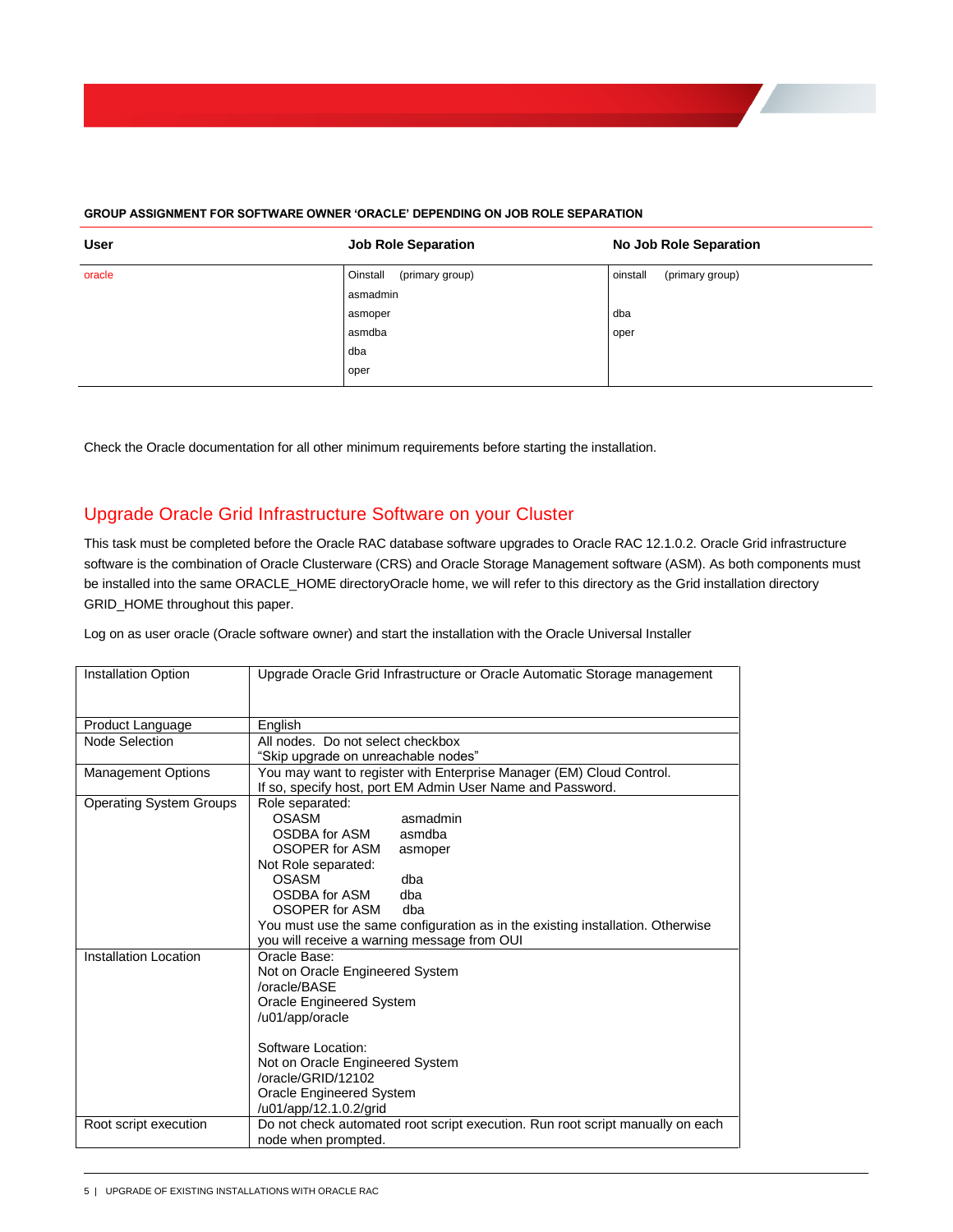Check the summary screen. You do not have to specify any network interface for the cluster. Also, you can´t change the option to use GNS during the upgrade. This information is all taken from the existing cluster configuration. In addition, you can´t change the location of OCR and voting files during the upgrade. If you plan to change any configuration in the cluster, e.g. placing OCR and voting files to ASM, you should accomplish these task separated either before or after the upgrade.

When prompted to run the **rootupgrade.sh** script you must stop and relocate any running SAP application server which are connected to the database instance running on the node where the script is supposed to run next. Use the tool srvctl from the RDBMS Home to move the associated database service to another database instance in the cluster. After successful relocation of the database service, you can startup the SAP application server again.

When you start script **rootupgrade.sh**, all running database instances on the stopped. The Oracle clusterware on this node is stopped for the upgrade. At the end of the upgrade procedure on that node, Oracle clusterware and all database instances which have been running before the upgrade are started automatically.

Leveraging the rolling upgrade feature you can avoid complete outage of your SAP system. You can control a partial outage of the SAP application servers when you move the database services around. Nevertheless, rolling upgrade is only possible for the upgrade of the Oracle clusterware. For the upgrade of the Oracle database a complete shutdown of the SAP system is required.

# <span id="page-6-0"></span>Oracle CRS Parameter Adjustments for SAP Installations

Adjustment of CRS parameters is only required if the database files reside on a 3<sup>rd</sup> party cluster file system, or the Oracle RDBMS software is installed on a  $3^{rd}$  party cluster file system. If the database files are on Oracle ASM storage and the Oracle RDBMS software is either on a local disk or a shared ORACLE ACFS file system, no changes to CRS default parameter settings are required in general.

In some cases the default values of several timing related parameters for error detection and health check are too aggressive for a complex SAP environment, especially if the service times of components like network or disk I/O is not deterministic in a sense that there is a high deviation from the mean or average values.

Important timing parameters for the Oracle clusterware are *misscount*, *disktimeout*, *reboottime* and *diagwait*.

The parameter *disktimeout* specifies the maximum I/O completion time for read/write access to the OCR repository and the voting disks. Timing values are given in seconds. A node must be able to access at least one of the OCR repository files and at least one of the voting disks; otherwise the node will leave the cluster by issuing a reboot.

The parameter *misscount* gives the maximum time in seconds for outstanding communication probes via the network connections among the nodes. It checks network healthiness. If a node can't reach any of the other nodes within *misscount* seconds timeframe, it will start split-brain resolution and probably evict itself from the cluster by doing a reboot.

Parameter *reboottime* holds the estimated time for a reboot. Default value is 3 seconds. It is the time assumed to bring down a node completely.

The parameter *diagwait* is the amount of time to wait in seconds after a node is considered dead and reconfiguration can safely start. This parameter is important in conjunction with the oprocd timing values. A dead or blocked node must already be fenced out by oprocd (via a fast reboot) before the remaining nodes can safely start reconfiguration. If reconfiguration starts to early, data integrity may be compromised.

You can query the values by the crsctl command. Switch to user root, then issue the command to query the current value of the parameter.

# \$GRID\_HOME/bin/crsctl get css disktimeout

Set the parameter by using command (e.g.)

# \$GRID\_HOME/bin/crsctl set css disktimeout 200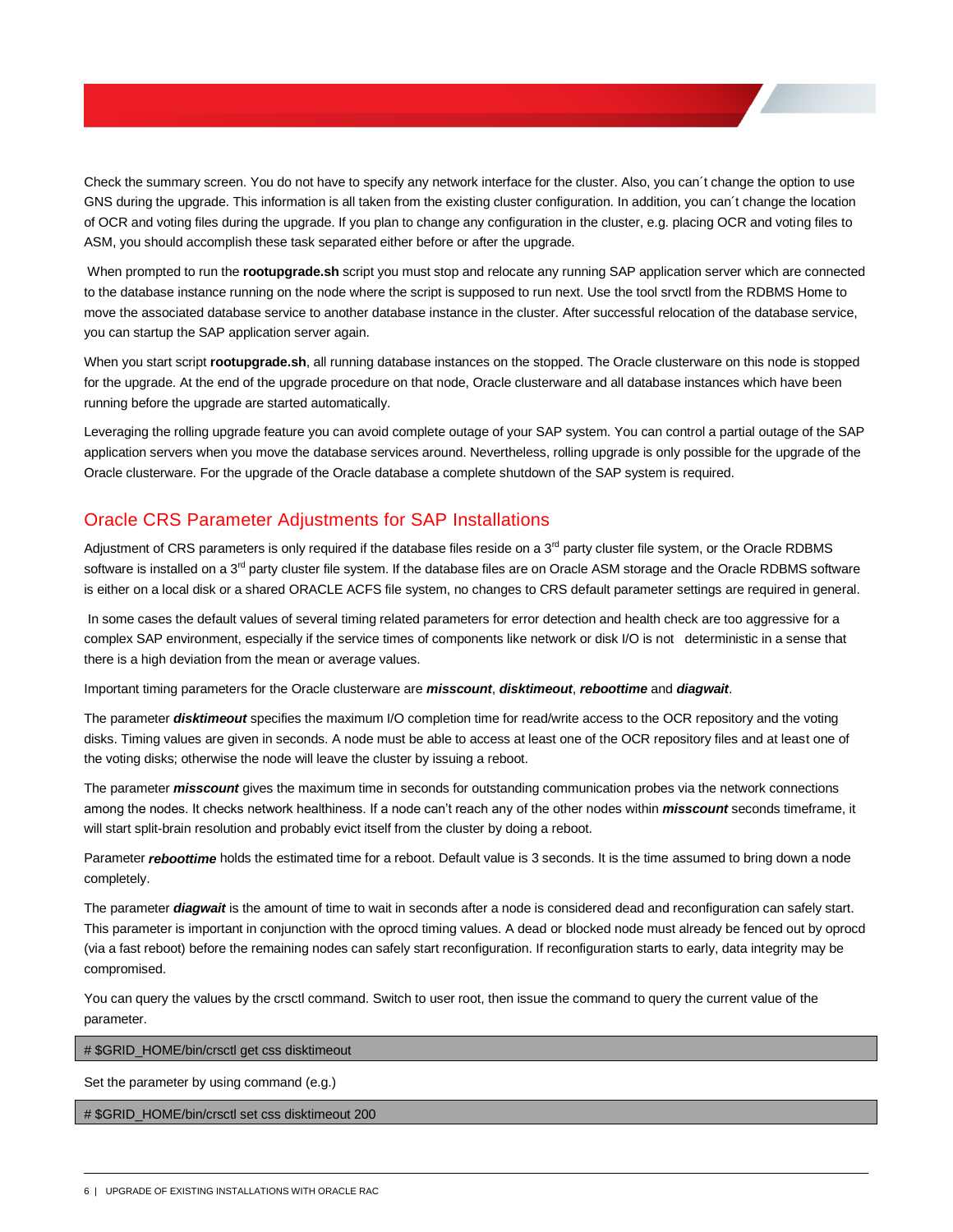You must restart CRS on all nodes to have the parameters take effect. Easiest way is to reboot all nodes.

#### # reboot

In rare cases, the default timing constraints for the Oracle health monitoring processes can't be met due to long or poor scheduling times in the operating system, which may cause false node evictions (Oracle clusterware will reboot the node).

The Oracle Clusterware stack must be down on all nodes, modification to diagwait should be made using the crsctl command and the Clusterware should be re-started. Always make sure that the Clusterware 'misscount' is greater than diagwait.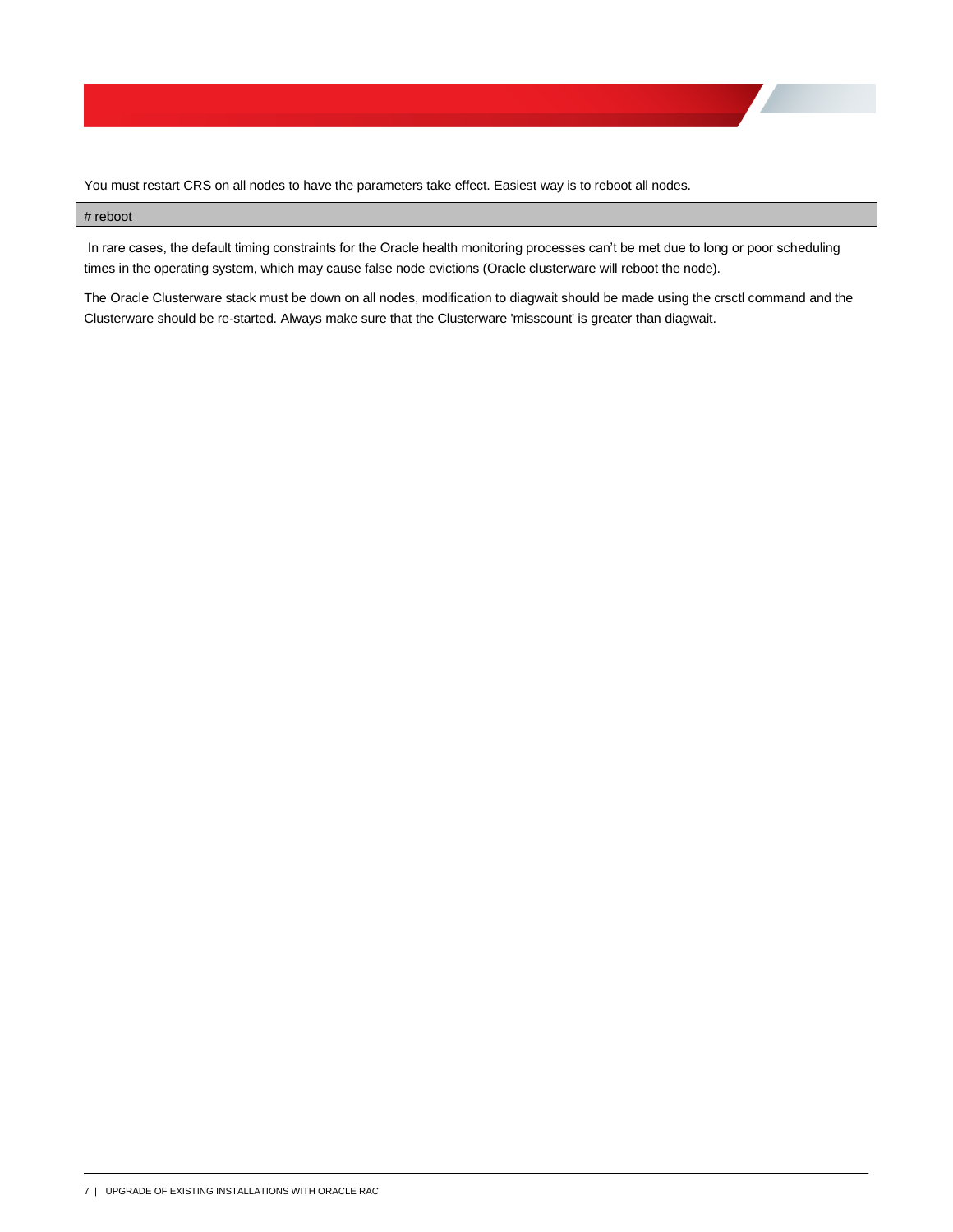# <span id="page-8-0"></span>Install Oracle Database Software Release 12.1.0.2 on a Cluster

Once the Oracle Grid infrastructure software has been successfully upgraded and started on all nodes, the next step in the upgrade process is to install the database software.

A major change compared to earlier releases (9.2, 10.2) of Oracle database software in an SAP environment is that the installation of Oracle 11.2.0.4 RAC is now performed by user oracle. This is the same user and owner of the software as used for the GRID software installation.

Note: You must install the database software into a separate ORACLE\_HOME location. Do not choose the same location as the Oracle Clusterware.

Prepare the storage location for storing the ORACLE\_HOME directory. The Oracle RDBMS software must be installed into an empty directory. If the ORACLE\_HOME directory is shared among the nodes, it must be accessible from all nodes in the cluster. We assume that the name for this directory is /oracle/<SID>/12102. This directory naming scheme follows the SAP defaults for single instance database installations (see SAP Note 1521371).

Prepare a directory for ORACLE\_BASE of the RDBMS installation. This directory will be used for holding diagnostic data and can be shared among all cluster nodes for SAP installations.

Note: The ORACLE\_BASE for Oracle database software and Oracle Grid infrastructure software are different directories. Do not use the same for both installation types with SAP (see SAP Note 1521371).

We recommend that you use directory /oracle/<DBSID> as the location for ORACLE\_BASE on a shared filesystem.

Log on as user oracle and start the installation with the Oracle Universal Installer. Select "Install database software only" in the step Installation Option.

| <b>Grid Installation Options</b> | Install database software only                           |
|----------------------------------|----------------------------------------------------------|
| Install Type                     | Oracle                                                   |
|                                  | Real Application Clusters database installation          |
| Nodes Selection                  | Select all nodes                                         |
| Product Languages                | English                                                  |
| <b>Database Edition</b>          | <b>Enterprise Edition</b>                                |
| Installation Location            | Oracle Base                                              |
|                                  | /oracle/ <sid></sid>                                     |
|                                  | Software Location                                        |
|                                  | /oracle/ <sid>/12102</sid>                               |
| <b>Operating System Groups</b>   | Database Administrator (OSDBA) group                     |
|                                  | dba                                                      |
|                                  | Database Operator (OSOPER) group                         |
|                                  | oper                                                     |
|                                  | Database Backup and Recovery (OSBACKUPDBA) group         |
|                                  | oper                                                     |
|                                  | Data Guard administrative (OSDGDBA) group                |
|                                  | dba                                                      |
|                                  | Encryption Key Management administrative (OSKMDBA) group |
|                                  | dba                                                      |

We recommend to use a separate Oracle Base location with every Oracle database software installation. For use with SAP, the Oracle Base directory should reside on a shared file system if possible.

Use exactly the suggested groups. Remember that the Oracle software owner is user oracle with primary group oinstall. By choosing dba as the OSDBA and oper as OSOPER group, any user belonging to these groups can perform administrative tasks like starting or stopping the database (connect / as SYSDBA, connect / as SYSOPER).

SAP user ora<dbsid> belongs to group dba and is allowed to perform all administrative tasks. Note: All software maintenance tasks like installing new patchsets or applying patches are configuration tasks for which you must use OS user oracle.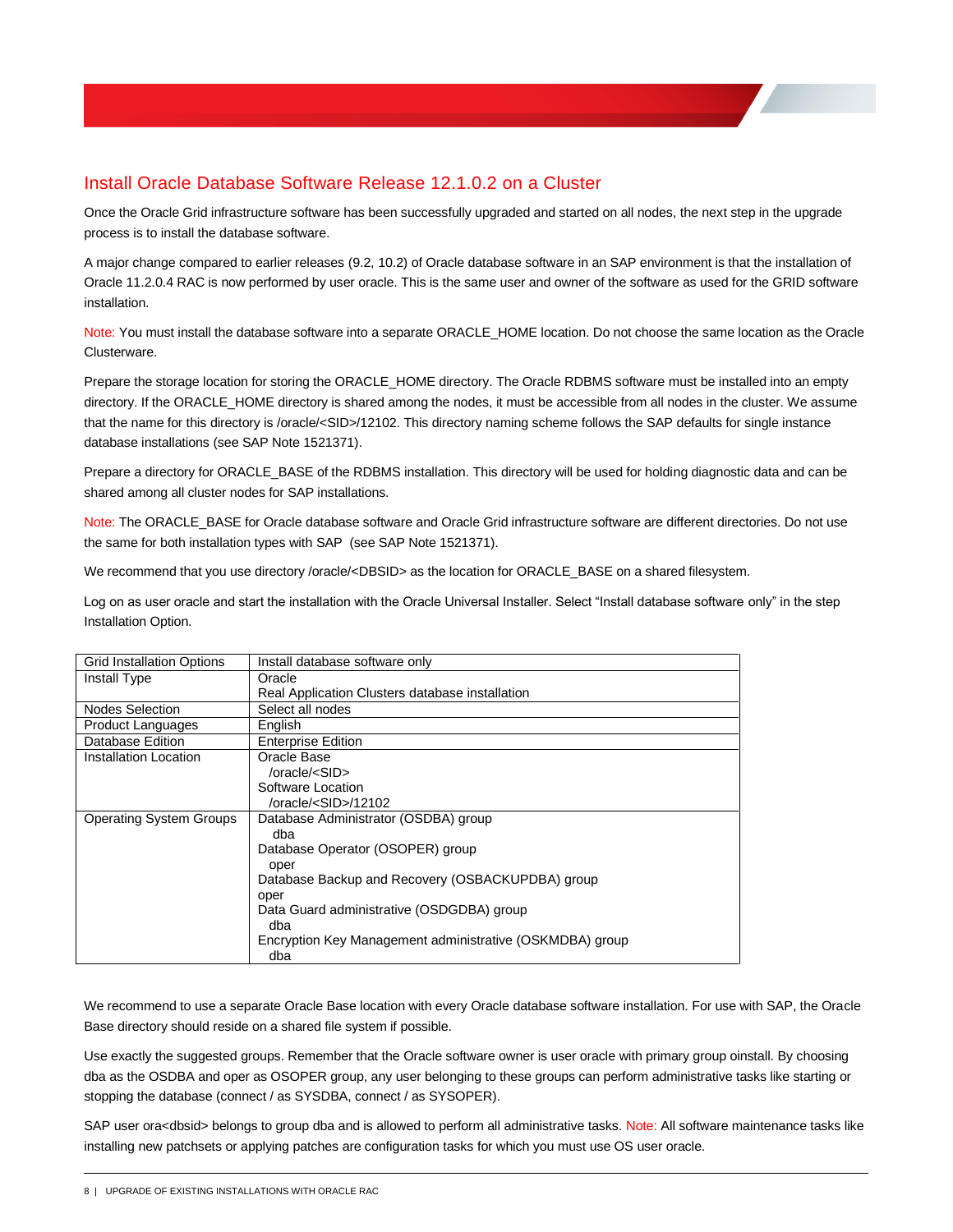Check the summary screen. If all information is correct, press Install to start the installation process.

The Oracle installer checks that all minimum requirements have been met. If this check is not passed, do not continue with the installation! Once the software has been installed, you must run the **root.sh** scripts on all nodes as user root.

The last screen shows the result of the installation. Do not continue with configuration changes if there are any warning messages.

### <span id="page-9-0"></span>Apply all required patches for SAP to the freshly installed database software

Once the OUI has installed the software, you must apply all patches required for running an SAP system. You must download all recommended and certified patches (SAP Bundle Patches, SBPs) from the SAP marketplace. Always use the latest most up-to-date SAP Bundle Patch and apply the patch using **MOPatch** as described in detail in the SBP README instructions from the patch bundle. In addition, we recommend the usage of **the SAP-Specific Database Upgrade Scripts for 12.1.0.2**. These upgrade scripts help you to automate pre-upgrade and post-upgrade tasks. By providing this functionality, it simplifies the database upgrade process of your SAP RAC database to release 12.1.0.2. After the upgrade the scripts also configure all database parameters according to the SAP/Oracle recommendations. Check SAP note **1915315** for further information regarding usage of these script.

# su – oracle \$ export ORACLE\_HOME=/oracle/<SID>/12102 \$ cd <patch location>

\$ \$ORACLE\_HOME/MOPatch/mopatch.sh –v-s p9584028\_121020\_Generic.zip

We recommend that you use **MOPatch** to apply all required patches.

### <span id="page-9-1"></span>Upgrade the Oracle Database using SAP-Specific Database Upgrade Scripts

We recommend that you use the SAP-Specific Database Upgrade Script instead of running DBUA for the upgrade of your existing 11.2 RAC database. The script acts as a wrapper around DBUA and simplifies the upgrade process.

Log on to the system as user oracle. Start the upgrade assistant. DBUA through **dbua.sap.sh**. Follow instructions from SAP note 1915315 and perform the pre-upgrade steps. This pre-upgrade steps assure that your SAP database is correctly configured and ready for the upgrade. Optionally you can create a restore point.

Set environment variables DISPLAY, DB\_SID, ORACLE\_HOME\_SRC and ORACLE\_HOME\_TGT. For details see SAP note 1915315.

| Select<br>Operation    | Upgrade Oracle Database                                                                                                                                                                      |
|------------------------|----------------------------------------------------------------------------------------------------------------------------------------------------------------------------------------------|
| Available<br>Databases | $<$ SID $>$                                                                                                                                                                                  |
| Prerequisite<br>Checks | Correct any warnings and errors                                                                                                                                                              |
| Upgrade<br>Options     | Recompile Invalid Objects<br>Parallelism $>=$ 3<br>Upgrade Timezone Data<br>Custom SQL Scripts After Upgrade<br><new oracle_home="">/sap/ora_upgrade/post_upgrade/sapuprof_profile.sql</new> |
| Management<br>Options  | No registration required                                                                                                                                                                     |
| Recovery<br>Options    | No RMAN Backup, Choose<br>I have my own backup and restore strategy                                                                                                                          |

Select the recompilation option in the upgrade options screen. Backup of your existing database is a prerequsite which you must have completed before any upgrade step was performed.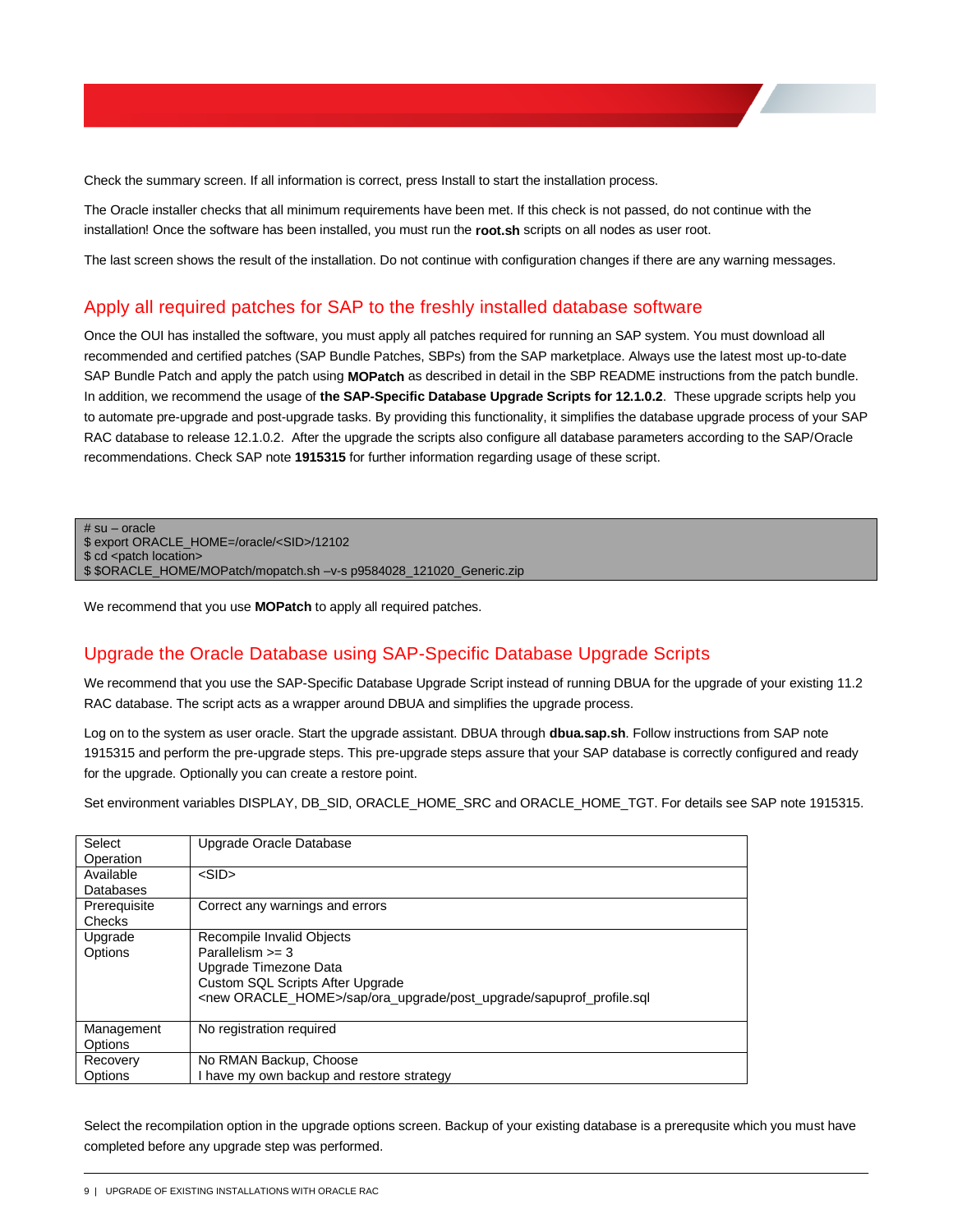Once DBUA is finished, you can start and stop the database with tool srvctl.

## <span id="page-10-0"></span>Manual Upgrade of the database

We do not recommend manual upgrade of the database. If you decide to perform a manual upgrade using SQL\*Plus, see MOS note 1503653.1, "Complete Checklist for Manual Upgrades to Oracle Database 12c Release 1 (12.1)".

If you are still using a text parameter file pfile init<SID>.ora for instance startup, edit this file with a text editor and make sure the parameter cluster\_database is set to false.

In the case of a single server parameter file spfile.ora which is needed by SAP for RAC, change the setting of the parameter using sqlplus:

### \$ sqlplus / as sysdba SQL> startup nomount SQL> alter database set parameter cluster\_database='false' scope=spfile; SQL> shutdown immediate;

# <span id="page-10-1"></span>SAP User Environment

In the SAP scripts **.dbenv**\* for user <sid>adm and ora<dbsid> you the value for variable ORACLE\_HOME must be updated after the database upgrade to Oracle release 12c.

Replace all occurrence of variable ORACLE\_HOME in all .dbenv\* scripts to reflect the new value of the release version, e.g. replace '112\_64' by '121'.

Do not set variable ORACLE\_HOME permanently in any login script for OS user oracle. Appropriate settings can be established by execution of tool oraenv.

### <span id="page-10-2"></span>SAP Instance and START Profile

There is no change or correction required. All settings remain the same.

### <span id="page-10-3"></span>SAP BR\*Tools

The SAP BR\*Tools for Oracle database administration support a RAC configuration. Always download the latest version of the BR\*Tools from the SAP service marketplace when using RAC. All required configuration changes for an SAP system with RAC are documented in chapter 6 of the SAP manual "SAP Database Guide: Oracle".

Beside the automatic registration of the Oracle instances to the listener processes, there is still a SID\_LIST for every listener to maintain. The SID\_LIST entries in the file listener.ora inform the local node listener about the existence of the instance, even if the instance is not running. This is important for the BR\*Tools from SAP, to differentiate between a stopped and a non-existing instance.

After the upgrade to Oracle clusterware release 12.1.0.2, check the entries for known SAP databases in the configuration file for the listeners. Check for corrected location for entry ORACLE\_HOME in the SID\_LIST\_LISTENER section in file \$GRID\_HOME/network/admin/listener.ora. The entry ORACLE\_HOME should contain the new RDBMS Home location after database upgrade to Oracle release 12.1.0.2.

Log on to the system as user oracle. Add the SID\_LIST entry at the end of the file listener.ora in the /oracle/GRID/12102/network/admin directory.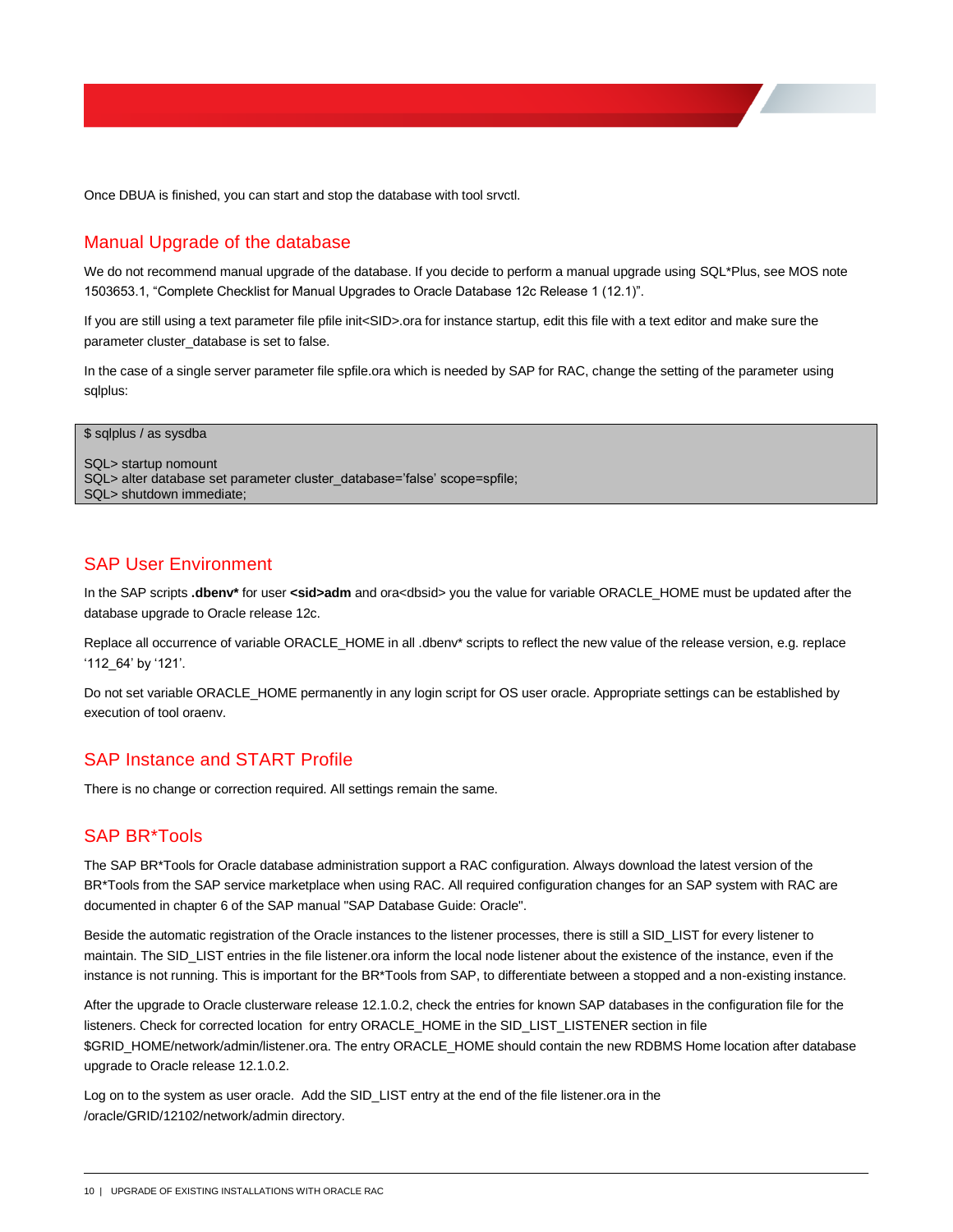#### SID\_LIST\_LISTENER = (SID\_LIST=(SID\_DESC=(SID\_NAME=<SID>001)(ORACLE\_HOME=/oracle/<SID>/12102)))

Remember that you must do this on every node in the cluster as the Grid installation is local on every node. Put everything in one line, do not use CR/LF or whitespaces.

# <span id="page-11-0"></span>Implementation and Configuration of SAP Enqueue Replication

All setup and configuration steps defined in this document are in line with the implementation of the Oracle Clusterware Agent SAPCTL for SAP Enqueue Replication.

For details on how to configure SAP Enqueue Replication with Oracle Clusterware please consult the Oracle white paper

"Providing High Availability for SAP Resources"

You can obtain a copy of the white paper either from the SAP service marketplace

<http://service.sap.com/dbaora>-> Oracle Database Administration -> Media Library -> Oracle RAC

or from the Oracle website

<http://www.oracle.com/sap> -> ORACLE RAC FOR SAP -> Best Practices

### <span id="page-11-1"></span>References

#### **SAP Notes**

- 1521371 Setting of ORACLE\_BASE in SAP environments
- 1915315 Oracle 12c Database Upgrade Scripts
- 527843 Oracle RAC support in the SAP environment
- 1888485 Oracle 12c: Database Parameter 12.1.0
- 1914631 Oracle 12C: Central Technical Note for Oracle 12c

### **MOS NOTES**

- 1503653.1 Complete Checklist for Manual Upgrades to Oracle Database 12c Release 1 (12.1)
- 250.2 Oracle Support Lifecycle Advisors

SAP/Oracle Community[: http://scn.sap.com/community/oracle](http://scn.sap.com/community/oracle)

[www.oracle.com/sap](http://www.oracle.com/sap)